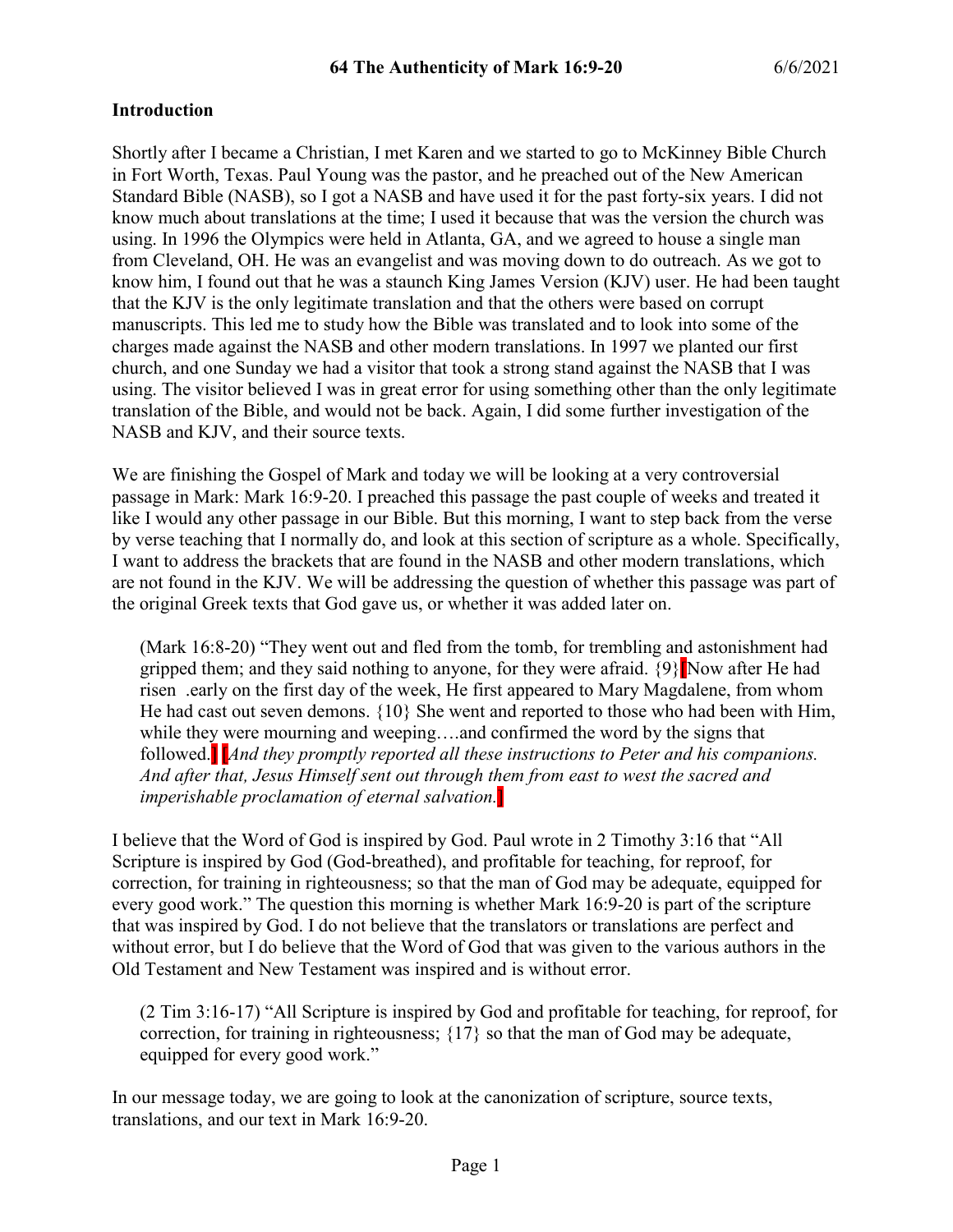- 1. Canonization of Scripture
- 2. Source Texts
- 3. Text in Mark 16:9-20

#### **1. Canonization of Scripture**

The word canon comes from the Greek word, kanon, which means rule or standard. It came from a word which meant cane or measuring rod, and it eventually came to mean a rule or standard of measure. "The Biblical Canon is the standard books which teach orthodox Christian beliefs."[1](#page-1-0) It is a compilation of sixty-six books, thirty-nine in the Old Testament and twenty-seven in the New Testament.

By the time of Jesus, the Old Testament canon was already established and accepted. The writers of the New Testament frequently cited the Old Testament, and there are not any instances where they quoted other sources than these thirty-nine books. In 90 AD and 118 AD, the Council of Jamnia gave final affirmation to the thirty-nine books of the Old Testament canon.

The canon of the New Testament started in the first century. Peter wrote his second book in 65 AD. In it, he mentioned Paul's letters and then said, "as they do also the rest of the Scriptures." The Apostle Peter recognized Paul's letters as Scripture and this was in the first century.

(2 Peter 3:14-16) "Therefore, beloved, since you look for these things, be diligent to be found by Him in peace, spotless and blameless, {15} and regard the patience of our Lord *as* salvation; just as also our beloved brother Paul, according to the wisdom given him, wrote to you, {16} as also in all *his* letters, speaking in them of these things, in which are some things hard to understand, which the untaught and unstable distort, as *they do* also the rest of the Scriptures, to their own destruction."

Between 140 AD and 150 AD, a man named Marcion, put out a heretical version of the NT, and the church leaders at that time decided that a canon of the NT needed to be established. So, the work of establishing a NT canon began fairly early. Between 303 AD and 310 AD, a man named Lucian put together Greek edition of the NT, and this became a foundation for later Bibles. "The earliest known complete list of the 27 books is found in a letter written by Athanasius, a 4thcentury bishop of Alexandria, dated to 367 AD."[2](#page-1-1) There was not a formal acceptance of what books were considered part of the New Testament canon until the fourth century, when the councils of Hippo in 393 AD and Carthage in 397 AD officially accepted those books as the NT Canon. The Catholic church is said to have approved the same canon in 382 AD under Pope Damasus and again in 405 AD by Pope Innocent I.

The councils in Hippo and Carthage did not randomly select the twenty-seven books in the New Testament. Many had been recognized by the church for several centuries. They had seen the power of those scriptures in peoples' lives. These councils developed a strict set of criteria, and then evaluated each book in light of the criteria. Some sources say their were four main criteria, and others state three criteria. The most commonly accepted criteria are: apostolicity, orthodoxy, and catholicity.

<sup>&</sup>lt;sup>1</sup> What Is The Biblical Canon, Paul Gibson,<https://biblequestions.info/2019/07/20/what-is-the-biblical-canon/>

<span id="page-1-1"></span><span id="page-1-0"></span><sup>&</sup>lt;sup>2</sup> Wikipedia, [https://en.wikipedia.org/wiki/New\\_Testament](https://en.wikipedia.org/wiki/New_Testament)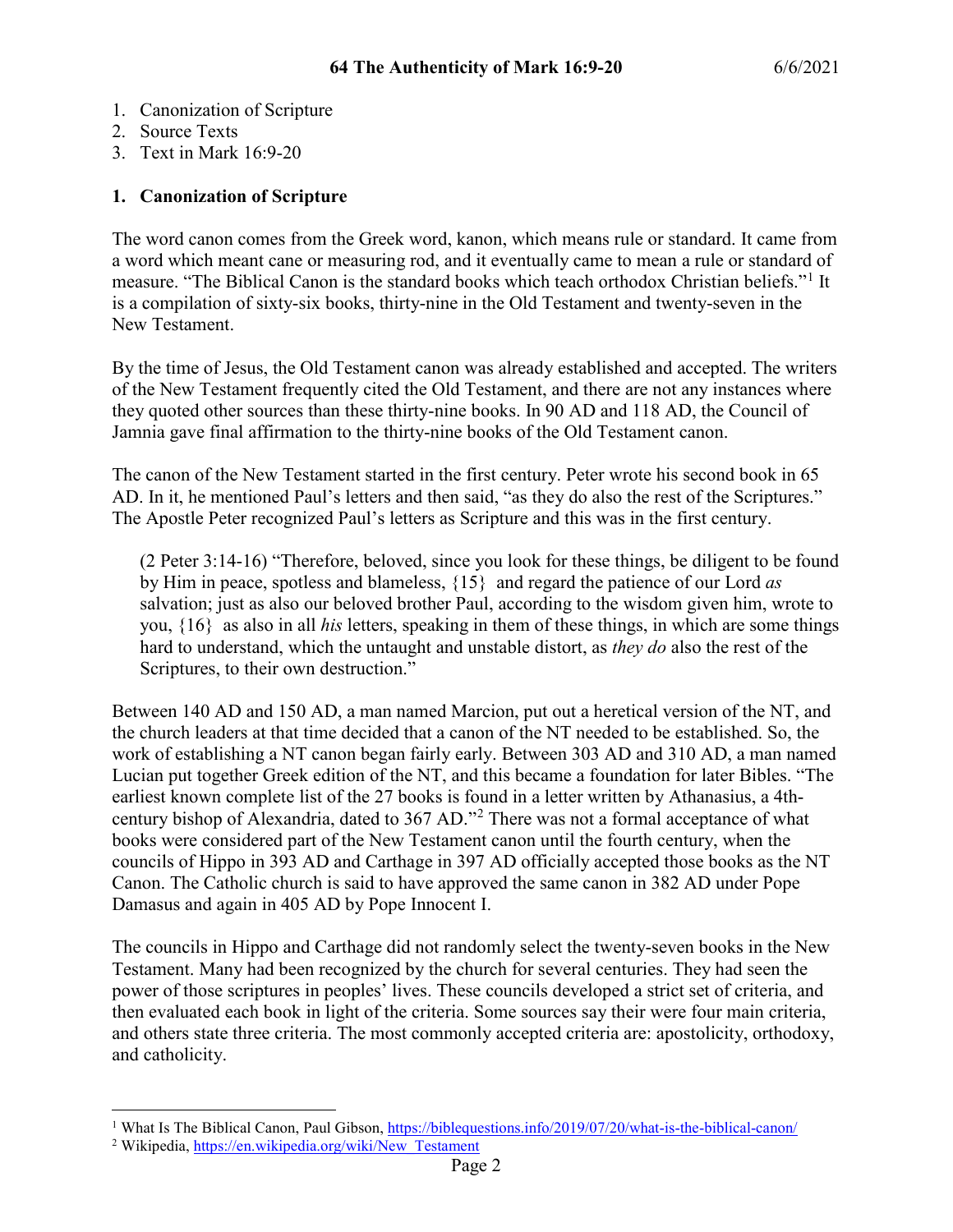**Apostolicity:** Was the book closely connected with one of the apostles, and/or approved by the apostles. Because of this criteria, many in the church today believe and teach that the primary purpose of apostles was the writing of Scripture. Therefore, since the canon of the NT is complete, the gift of apostle went away in the  $1<sup>st</sup>$  century. The fact is that there are many apostles of the Lamb and other apostles that did not write any of the scriptures. That is not the work of an apostle. But, the early church understood the stamp of approval by the apostles on the letters of Paul and the other books in our NT was critically important. The councils in Hippo and Carthage just applied what was already an accepted part of the criteria.

**Orthodoxy:** The books needed to fit within the established standard doctrine of the early church, as handed down by the apostles. If there were contradictions in a book being considered, it was removed from consideration. Some of these books provide great historical understanding and have excellent teaching, but they were not considered as part of the canon of the NT. Barnabas was an apostle that was well respected, and yet his letter, which is in the apocrypha, was not accepted. He talks about fasting among other things, and he has some good insights. But, there are some things in his letter that do not match up with the standard of orthodoxy.

**Catholicity:** The term catholicity does not mean the "Catholic" church or its doctrines. The definition of catholic means "comprehensive or universal."[3](#page-2-0) In the Apostles' Creed, the word catholic is used. "*I believe in the Holy Spirit, the holy catholic church, the communion of saints, the forgiveness of sins, the resurrection of the body, and the life everlasting. Amen."* This is not referring to the Catholic church, but to the universal church. When these councils looked at catholicity, they evaluated a book to see if it was universally accepted by the church.

## **2. Source Texts**

The NT was written between 45 AD and 85 AD. We do not have any Paul's letters or other original manuscripts; we only have copies of copies. The Gutenberg press began printing Bibles in 1455 AD, so all of our source manuscripts are hand-written copies. This is important to understand because we believe that the original manuscripts given to the various authors were inspired by God, but we do not believe that all the copies are without error. Even though the people that copied the manuscripts were careful, there were common errors of adding a word, or leaving out a word. There are also translational differences. The NT was originally written in Greek.

There are a total of 25,000 manuscripts of the NT, more than any other literature. Because there are so many manuscripts, we can reconstruct the original books with virtually complete accuracy. There are about 5,600 Greek manuscripts that contain some or all of the New Testament, and these date back to the second century. There are fifty-two papyrus manuscripts that contain parts of John, and these date back to 100 AD to 150 AD. There is the Bodmer Papyri that contains Luke and John, and it dates back to 175 AD to 225 AD. There is the Chester Beatty Papyri that contains the gospels and the Acts, and this dates back to the 200's. There are three hundred and fifty copies of the Syriac Bible. Syriac is a dialect of the Aramaic language, which is very close to the language that Jesus spoke. These copies date back to the 200's. In 325 AD Christianity became the official religion of the Roman Empire. That same year the Council of Nicea met, and they had a lot of source documents to use to create an accurate copy.

<span id="page-2-0"></span> <sup>3</sup> <https://www.merriam-webster.com/dictionary/catholic>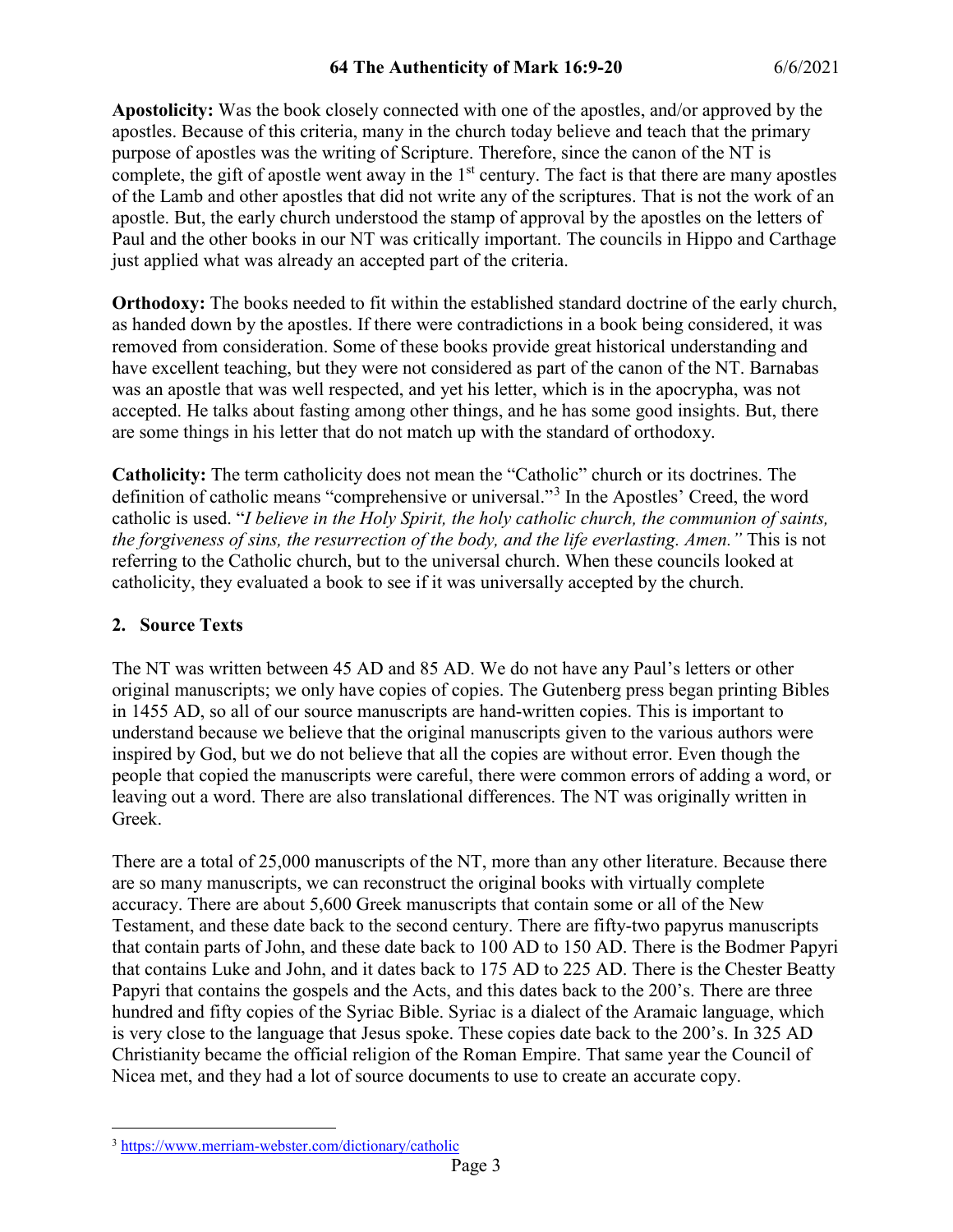A version called the Codex Vaticanus was put together at that time, and it contained the OT and the NT. Since the church was no longer being persecuted, the number of copies began to increase significantly. Around 350 AD, some of the earliest and most important biblical texts were discovered on Mount Sinai. In 400 AD, Jerome translated the Bible into Latin, and that "vulgate" became a standard in the church. The first English version of the Bible was created in the fourteenth century by John Wycliffe. He did not translate it from Greek, the original language, but used the Latin Vulgate, which was the most widely used version at that time.

In 1526 AD, Tyndale published a NT and portions of the OT. Tyndale's version was significant because he translated from a newly published Greek NT rather than the Latin Vulgate. Tyndale used the Greek New Testament that Erasmus, a Dutch scholar, published. Tyndale did not have a complete set of Greek, so he used the Latin Vulgate for the portions that were missing. He met some resistance because there were some verses that he had translated from the Greek that were different than the Latin Vulgate. For example, he left out 1 John 5:7 because it was not found in any of the Greek manuscripts. The last six verses of Revelations was also not included because none of the Greek manuscripts included it.

(1 John 5:7 NASB) "For there are three that testify:"

(1 John 5:7 KJV) "For there are three that bear record in heaven, the Father, the Word, and the Holy Ghost: and these three are one."

A man by the name of Robert Estienne used Erasmus' Greek text and divided the text into verses Another scholar, Theodore Beza, built on Estienne's work and his Greek text became one of the foundations for the King James Bible. The Textus Receptus (Received Text) came from a Greek text produced in the  $17<sup>th</sup>$  century by the Elzevir brothers.

There are four different text families. The manuscripts used to produce the Textus Receptus (KJV) were of the Byzantine family. The other three text families are the Alexandrian, the Caesarean, and the Western.

The Byzantine text was the dominant Greek text from the eighth century to the end of the nineteenth century. In 1881, two scholars named Westcott and Hort published a new Greek NT which relied more on other text families than on the Byzantine text. Their Greek text became the basis for the NT portion of modern Bible translations. Westcott and Hort evaluated the Greek manuscripts according to principles of textual criticism. Based on their studies, they thought the Byzantine text was not the most accurate, or the closest to the original writings. They thought that there were comments added in the Byzantine to give clarity and understanding, but were not part of the original manuscripts.

1 John 5:7 is a good example of that. The older Greek manuscripts did not mention the Father, the Word, and the Holy Ghost. We have no problem from a theological basis of the addition, but from their perspective, the comments should not be included as part of the text; it should be a footnote.

Luke 11 is another example where the texts differ. In the Westcott and Hort, Luke 11 is shorter than the one in Matthew 6 because in the earlier manuscripts the passages were different. In the KJV, the passages are nearly identical. Most scholars believe that some translators added some of the text in Matthew 6 to reconcile the differences.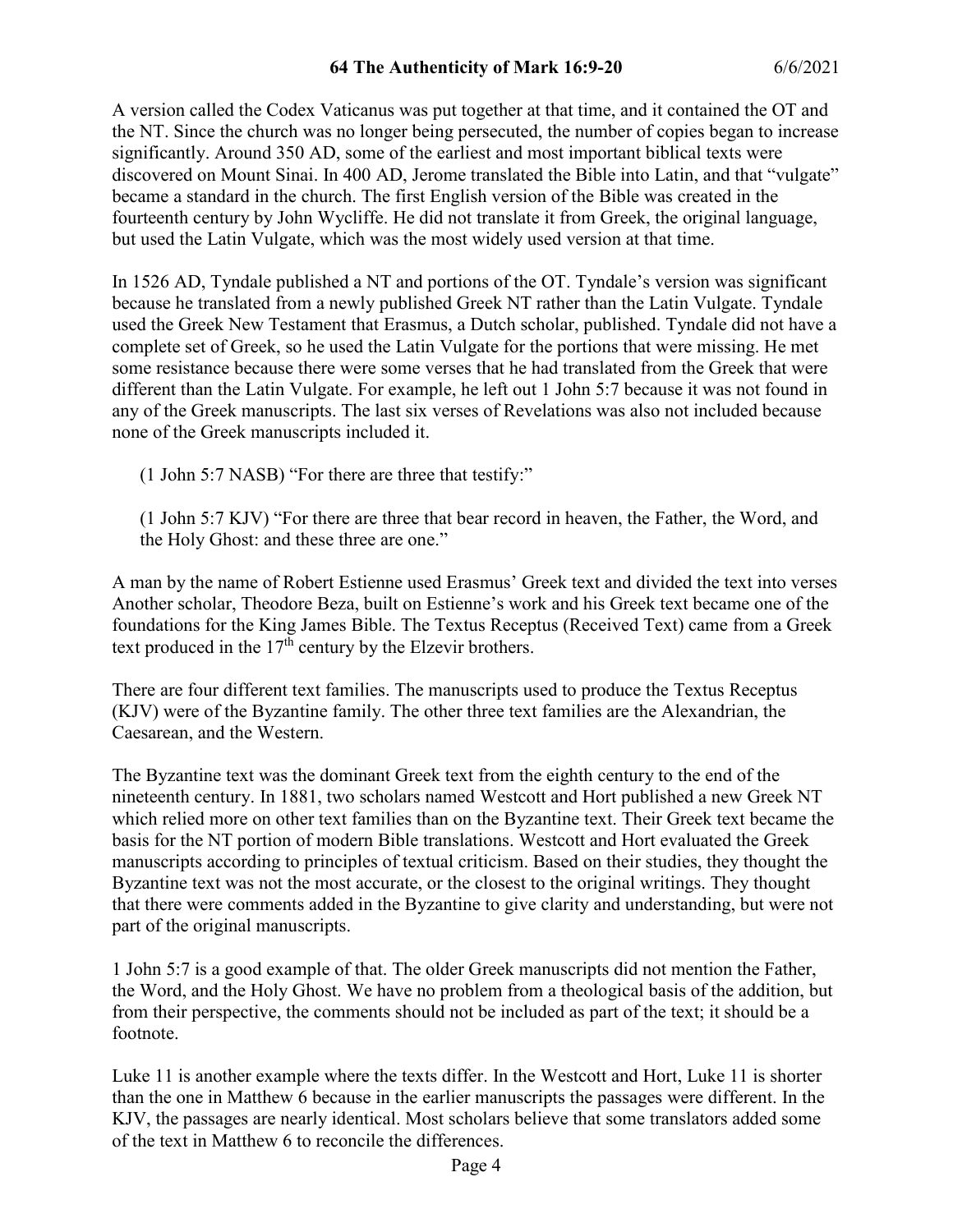| <b>King James Version</b> (Textus Receptus)           | <b>New American Standard Bible (W&amp;H)</b>        |
|-------------------------------------------------------|-----------------------------------------------------|
| (Luke 11:2-4) "And he said unto them, When            | (Luke 11:2-4) "And He said to them, "When           |
| ye pray, say, Our Father which art in heaven,         | you pray, say: 'Father, hallowed be Your            |
| Hallowed be thy name. Thy kingdom come.               | name. Your kingdom come. {3} 'Give us each          |
| Thy will be done, as in heaven, so in earth.          | day our daily bread. {4} 'And forgive us our        |
| $\{3\}$ Give us day by day our daily bread. $\{4\}$   | sins, For we ourselves also forgive everyone        |
| And forgive us our sins; for we also forgive          | who is indebted to us. And lead us not into         |
| every one that is indebted to us. And lead us         | temptation."                                        |
| not into temptation; but deliver us from evil."       |                                                     |
| (Matthew 6:9-13) "After this manner                   | (Matthew $6:9-13$ ) "Pray, then, in this way:       |
| therefore pray ye: Our Father which art in            | 'Our Father who is in heaven, Hallowed be           |
| heaven, Hallowed be thy name. $\{10\}$ Thy            | Your name. {10} 'Your kingdom come. Your            |
| kingdom come. Thy will be done in earth, as           | will be done, On earth as it is in heaven. $\{11\}$ |
| <i>it is</i> in heaven. $\{11\}$ Give us this day our | 'Give us this day our daily bread. {12} 'And        |
| daily bread. ${12}$ And forgive us our debts, as      | forgive us our debts, as we also have forgiven      |
| we forgive our debtors. {13} And lead us not          | our debtors. {13} 'And do not lead us into          |
| into temptation, but deliver us from evil: For        | temptation, but deliver us from evil. [For          |
| thine is the kingdom, and the power, and the          | Yours is the kingdom and the power and the          |
| glory, for ever. Amen."                               | glory forever. Amen.']                              |

Their work brought a lot of strong words against them by the supporters of the KJV. They said that naturalistic or human methods of textual criticism should not be used. They also said that the majority of texts supported the Textus Receptus. While it is true that there are more copies of the manuscripts used for the Textus Receptus, most of them come from later sources. Today, there are staunch KJV supporters, and I have personally met a number of them. While some are critical of the Westcott and Hort work, A.T. Robertson, a scholar said this, "The vast array of manuscripts has enabled textual scholars to accurately reconstruct the original text with more than a 99.9 percent accuracy."[4](#page-4-0)

## **3. Text in Mark 16:9-20**

Having discussed the canon of Scripture and the various sources of text, we can now discuss our passage in Mark 16:9-20. In the hand-written manuscripts there are a number of variations or variants. Our passage in Mark 16 is a textual variant. The NASB and other modern translations have verses nine through twenty in brackets. There is an additional bracket and a short variant in italics at the end of verse twenty. The brackets tell us that these verses are not found in the original Greek manuscripts. These verses also do not appear in the oldest manuscripts, Sinaiticus and Vaticanus. The Greek manuscripts that Eusibus and Jerome wrote in the fourth century end with verse eight. There were some various endings to Mark 16 that began appearing in the second century, but there was not a widespread acceptance of any of the endings. From a textual criticism standpoint, Mark 16 should end at verse eight.

Besides the evidence we have from source texts, there are additional reasons to believe that these verses should not be included. The flow of the passage, the words used, and the style are different from the rest of Mark.

<span id="page-4-0"></span> <sup>4</sup> Confidence in God's Word, John MacArthur, Mark 16:9-20 SC12-1, Mar 7, 2012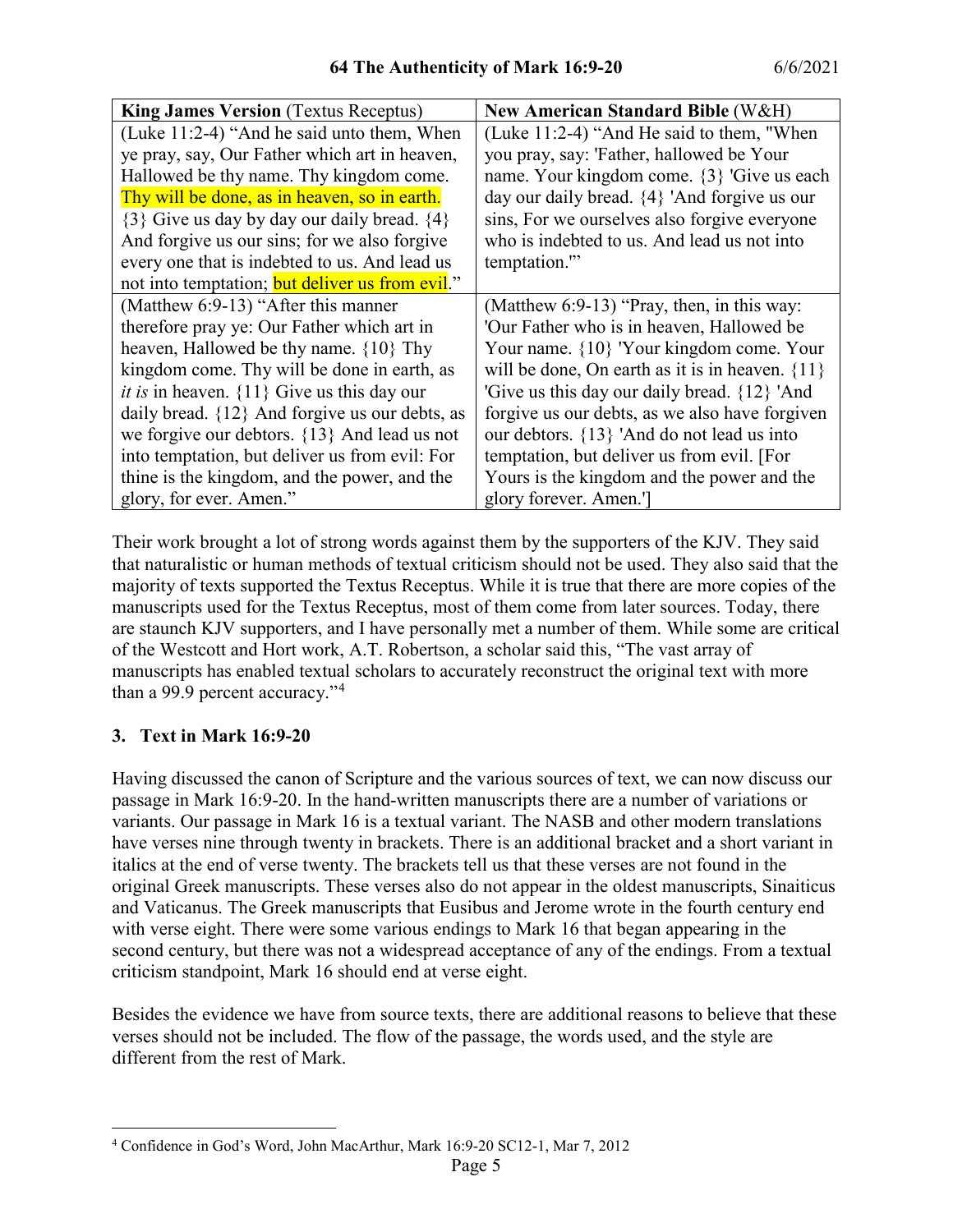Let's look at the flow and the transition. In verse one, the Mary Magdalene and Mary the mother of James and Salome had brought spices to the tomb. In verses five through seven, they had an encounter with an angel, who told them to go tell Jesus' disciples and Peter that Jesus had risen and would meet them in Galilee. In verse eight, they went out and fled from the tomb, for trembling and astonishment had gripped them. They were afraid and said nothing to anyone. Verse nine begins with, "Now after He had risen early on the first day of the week, He first appeared to Mary Magdalene, from whom He had cast out seven demons." The "now" does not pick up where verse eight ends. Now indicates the next thing that happens. The second thing in the flow that does not match is the appearance of Jesus with Mary Magdalene. Jesus' appearance with Mary comes on her next trip to the tomb, when she came with Peter and John. The third thing in the flow that does not match is the introduction of Mary Magdalene. Mark had mentioned her in Mark 15:40, 15:47, and in 16:1. She really does not need an introduction again.

(Mark 16:8-11) "They went out and fled from the tomb, for trembling and astonishment had gripped them; and they said nothing to anyone, for they were afraid. {9} [Now after He had risen early on the first day of the week, He first appeared to Mary Magdalene, from whom He had cast out seven demons. {10} She went and reported to those who had been with Him, while they were mourning and weeping. {11} When they heard that He was alive and had been seen by her, they refused to believe it."

In regard to the words used in this section, John MacArthur said there are eighteen words not found anywhere else in the book. I looked at every Greek word in the passage, and I could not verify his statement. However, in verse nineteen, Jesus is referred to as the Lord Jesus, which is the only time in the book that Jesus is referred to in this manner.

Most of the contents of the passage can be found elsewhere in Scripture. But, there are two that do not fit with the rest of scripture. The first is about the requirements of salvation. In verse sixteen it says that those who have believed and have been baptized shall be saved. The rest of the New Testament is clear that we are saved by grace through faith, and not as a result of works. The act of baptism, circumcision or any other work is not required. We must believe receive Christ. Baptism is a picture of our being buried with Christ and being raised up to a new life, but it is not something that is a requirement for being saved.

(Mark 16:16) "He who has believed and has been baptized shall be saved; but he who has disbelieved shall be condemned."

(Eph 2:8-9) "For by grace you have been saved through faith; and that not of yourselves, *it is* the gift of God; {9} not as a result of works, so that no one may boast."

The other controversial statement is about picking up serpents and drinking poison. It is not found anywhere else, and it was not something that would be universally embraced by the church. We do not advocate Christians picking up serpents or drinking poison. I mentioned that the Apostle Paul picked up a viper on Malta and suffered no ill effects, but other than that we do not have any examples. The rest of the contents of the passage appear to be copied from other places in the NT.

(Mark 16:18) "they will pick up serpents, and if they drink any deadly *poison,* it will not hurt them; they will lay hands on the sick, and they will recover."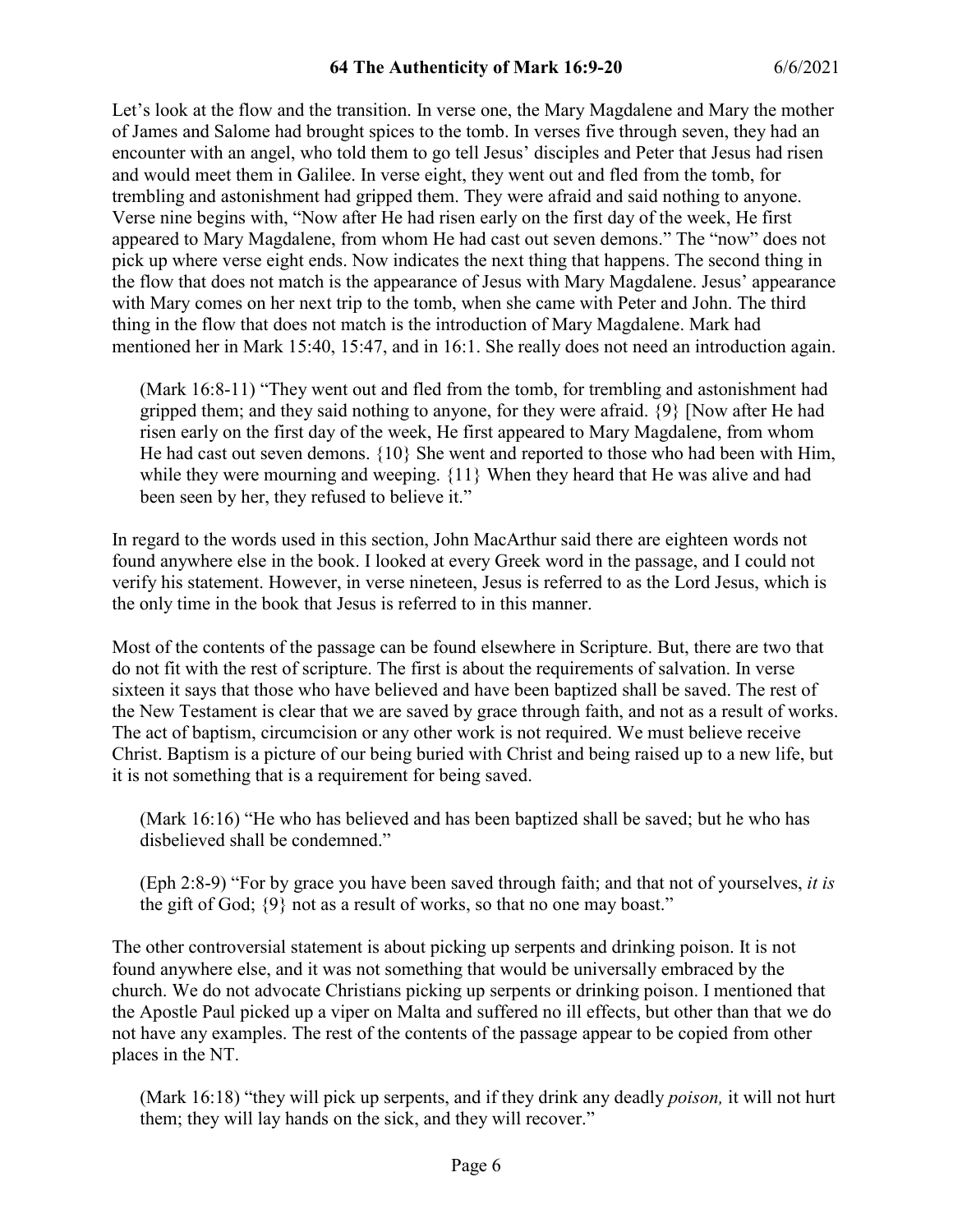In regard to the style, Mark is very concise and to the point, and it is the shortest of the gospels. Mark uses the word immediately forty-one times, and it is only used eighteen other times in the NT. That word characterizes his style. If we look at the italicized script after verse twenty, we see that Jesus sent them out to "the sacred and imperishable proclamation of eternal salvation." This style does not match up with the rest of Mark's writing. "This has been universally rejected as having no connection to Mark."[5](#page-6-0)

(Mark 16:20) "And they went out and preached everywhere, while the Lord worked with them, and confirmed the word by the signs that followed.] [*And they promptly reported all these instructions to Peter and his companions. And after that, Jesus Himself sent out through them from east to west the sacred and imperishable proclamation of eternal*  salvation.]"

# **Conclusion and Applications**

In two previous messages I covered the verses in this controversial passage. I preached it as part of the gospel message and gospel presentation. Most of this material is in line with the rest of the scriptures, and in many cases the verses are duplicates of other verses. My personal belief is that these verses were not in the original scripture that was given to Mark under the inspiration of the Holy Spirit. I believe they were added by others later on who were trying to bring clarity and understanding. When Mark recorded that Mary did not say anything to anyone, the added text clarifies that she went to Peter and John. This probably came from John's account. While it may not have been in the original manuscripts, it certainly poses no theological problems for me.

(John 20:2) "So she ran and came to Simon Peter and to the other disciple whom Jesus loved, and said to them, "They have taken away the Lord out of the tomb, and we do not know where they have laid Him."

We can have confidence in the Word of God that we have. The King James is a good translation and I study with it. But, the ESV, NASB and other modern translations are excellent translations. We do not speak  $16<sup>th</sup>$  century English today, so the modern translations are easier for us to understand. Additionally, many more earlier source texts were found after the Textus Receptus. The majority of these texts line up perfectly. We can have 100% confidence that the Word of God we have is inspired by God. We do not believe that the translations are without error, for there are some errors in all of them. Since we do not have the original manuscript from each of the authors, we have copies of copies. Because there are 25,000 source texts, far more than any other published ancient literature, the textual criticism has proven that our scriptures are reliable. Paul wrote in 2 Timothy 3:16-17 that "all Scripture is inspired by God and profitable for teaching, for reproof, for correction, for training in righteousness." Our issue today is not the inspiration or reliability of Scripture; it is to encourage God's people to use it for teaching, for reproof, for correction, and training in righteousness. Our goal is to use God's holy word to equip and prepare the church for every good work.

(2 Tim 3:16-17) "All Scripture is inspired by God and profitable for teaching, for reproof, for correction, for training in righteousness; {17} so that the man of God may be adequate, equipped for every good work."

<span id="page-6-0"></span> <sup>5</sup> John MacArthur, Confidence in God's Word, Mark 16:9-20, Mar 7, 2012